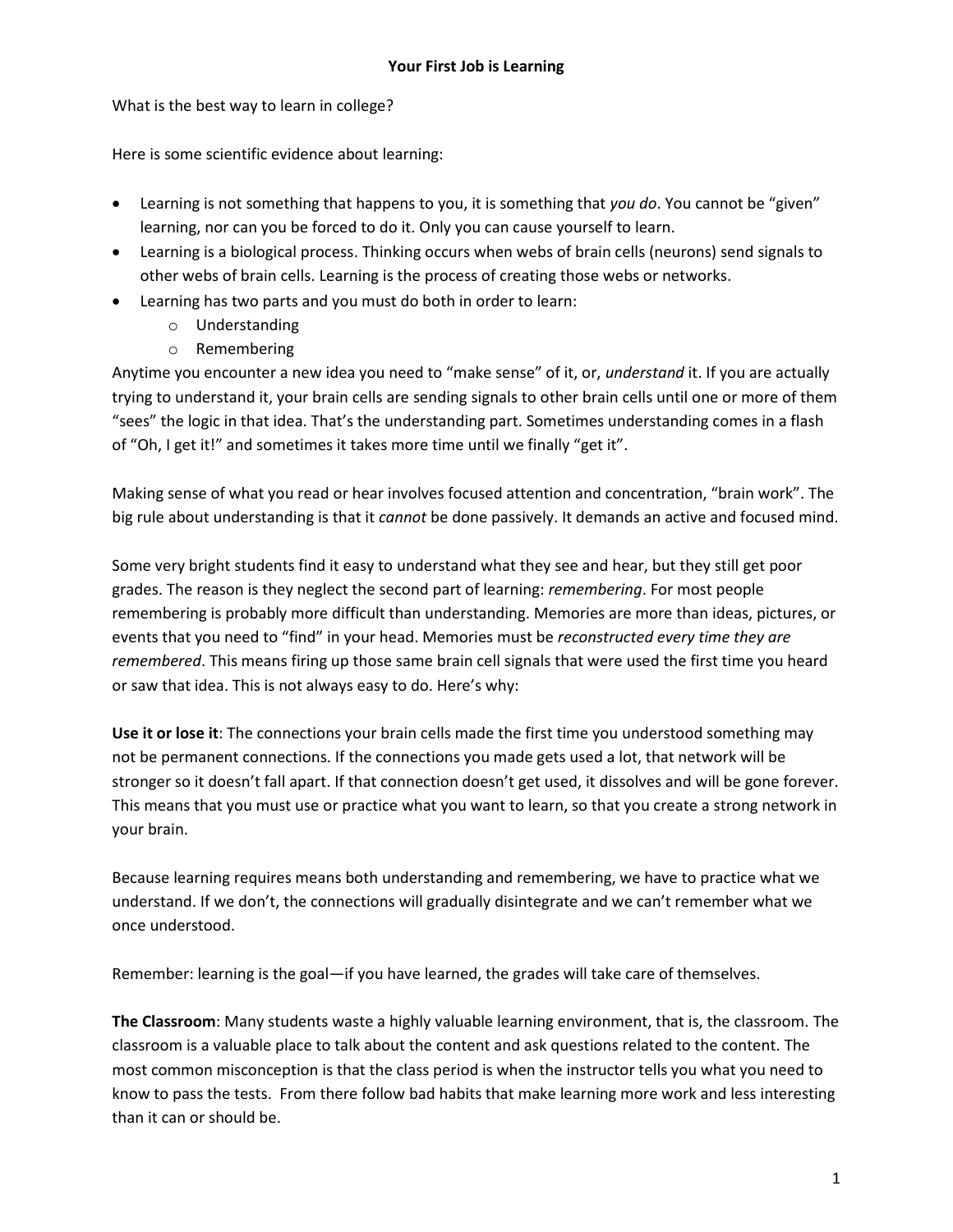**Taking notes**. Too often taking notes means copying what's on the board or screen. Trying to do this, or writing down everything the instructor says has the awful effect of turning off the *listening* part of the brain. We can't focus on two things at the same time—we'll miss what an instructor is saying while concentrating on writing or what she or he said, or copying from the board. Is getting all the notes or slides from the instructor the answer? No, that will only cause you to be passive as you sit, daydream, doze off, or stop coming to class. How to take notes (or "make" notes) is described later. First, it will be helpful to explain the difference between information and knowledge.

**Information and knowledge** mean very different things. The world is filled with information. All the books in the library have information as do journals, magazines, and websites. But, none of this is knowledge because knowledge can only exist in someone's head. In a classroom, all your teacher can give you is information, and maybe the inspiration for you to do your part. If you "make sense" of new information you can construct your own knowledge by using this new information and incorporating it into what you already know. This involves using some not-used-before brain cell connections. So if you want to remember what you now understand, you must practice (review many times) and use the new knowledge repeatedly to solve problems and answer questions. Remember the rule about new knowledge: use it or lose it.

## **Now what?**

Describing the brain cells, information and knowledge is more than theory, it *is* how we learn. The way to learn, then, is to align your activities with behaviors we already know will work.

**Prioritize your time**. Sleeping is a high priority for everyone—it's a biological necessity like food. What about after that? For someone who has to work part time, work is a high priority and losing the income could have serious consequences. So, after sleeping, eating, working, and going to class, the rest of your 168 hours a week are spent doing whatever you find personally important. Everyone has the same 168 hours of time in a week. It's your priorities and not the clock that will determine the outcome of your college experience. If it's really important, it will always get done, and always at the expense of something less important.

**During the lecture**. Abandon the idea you can sit, "take notes", and worry about it later. A key idea to bring with you to every lecture is to *worry about it now*.

You can look at your instructor as an adversary, someone who stands between you and a diploma, but that will only frustrate you. It's better to think of the instructor as your private tutor. Most teachers welcome a thoughtful question about the content and resent questions like *"is this going to be on the test?"* When notes are not given, you have to make them. It takes careful listening, concentration, and a focused mind to pick out the important information. A remark like "there are several reasons we believe these things happen" is a clear clue that something worth knowing is coming. In order to make notes that you can learn from, you have to pay attention to what is being said and learn quickly how to determine what is important information, and what is filler or rephrasing. You have to write down the gist of the important information. Picking out the important information and writing down enough to remember what you understand takes focus and practice.

**About interests**. You might think *"I like hockey, but I have no interest in history"* or chemistry, for example. This may be true and what is also true is *all of your interests had to be learned!* You need to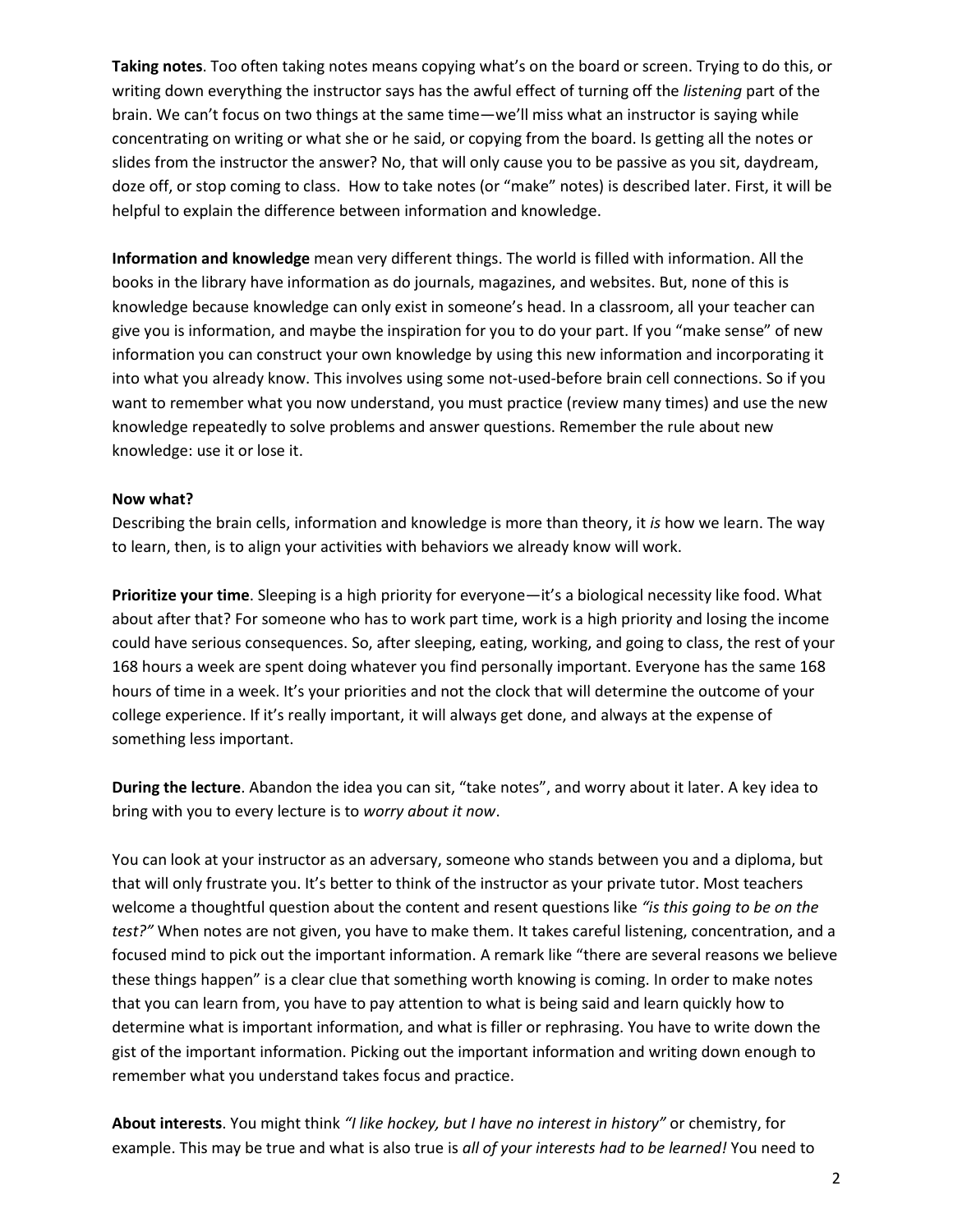*know something* about a musical instrument, a sport, even an academic subject, before you can judge whether or not it is interesting. But if you think you cannot learn anything *until* or *unless* it's interesting, then you can never get started on anything new.

**Between classes.** When a teacher happens to not assign some specific work to be done for the next period, a disturbing number of beginning students simply assume that means nothing at all needs to be done. When told to *study* but given nothing specific to do, they do nothing. Here are some realistic suggestions for study outside class time.

**Fill in the notes.** It is essential during a lecture to produce some record of what was presented during that class period. A most useful and highly recommended way to spend half an hour or so of study time is to make sense of these notes, and most importantly, turn lists and key words into real sentences that rephrase what went on. If you can't remember, your best resource is your textbook. Even if specific page numbers are not indicated, use the table of contents, chapter headings and the index to find what you need.

**Reading.** Now, read with the intent of re-discovering what was presented in class. Read with the goal of understanding. Many people say *most* learning in college goes on outside the classroom. So, you will know more about the day's material after this "filling in" process than when you first heard it. But you must write in your notes, in real sentences, what you have learned from the reading. Always write what you have learned. There are two other good resources for filling in the notes if the textbook is not enough: your classmates and the teacher (or a tutor if available).

**Connecting.** Many studies have found that the most successful students got "connected" to the teachers who were open to talking with students. They became more familiar with course content by simply discussing it with an expert. The second most important activity for success was to form small study groups or pairs to talk about course content, their notes, and assigned work. Working together on assignments and problems is not cheating. Copying without learning is cheating. Discussing the details of an assignment or problem is cooperative learning and is one of the most useful habits you can develop in college.

It is well documented that for thoughts to be useful, they must be verbalized—spoken to another person or written on paper. You need verbs: What did what to whom? How does this thing cause that thing to happen?

**Assignments.** You can think of assignments as something you have to do, or as *something to be used*. Assignments are what the instructor thinks is important enough to spend time learning. Don't just *do* assignments, *use* them to learn something new.

**Access and technology.** Remember the difference between information and knowledge. Knowledge has the potential for improving the individual and society. But websites do not have knowledge; all they have is information; some of it is not reliable, or just wrong. No matter how many websites you have access to, none of them can do anything for you unless you can make sense of it and evaluate what you find there.